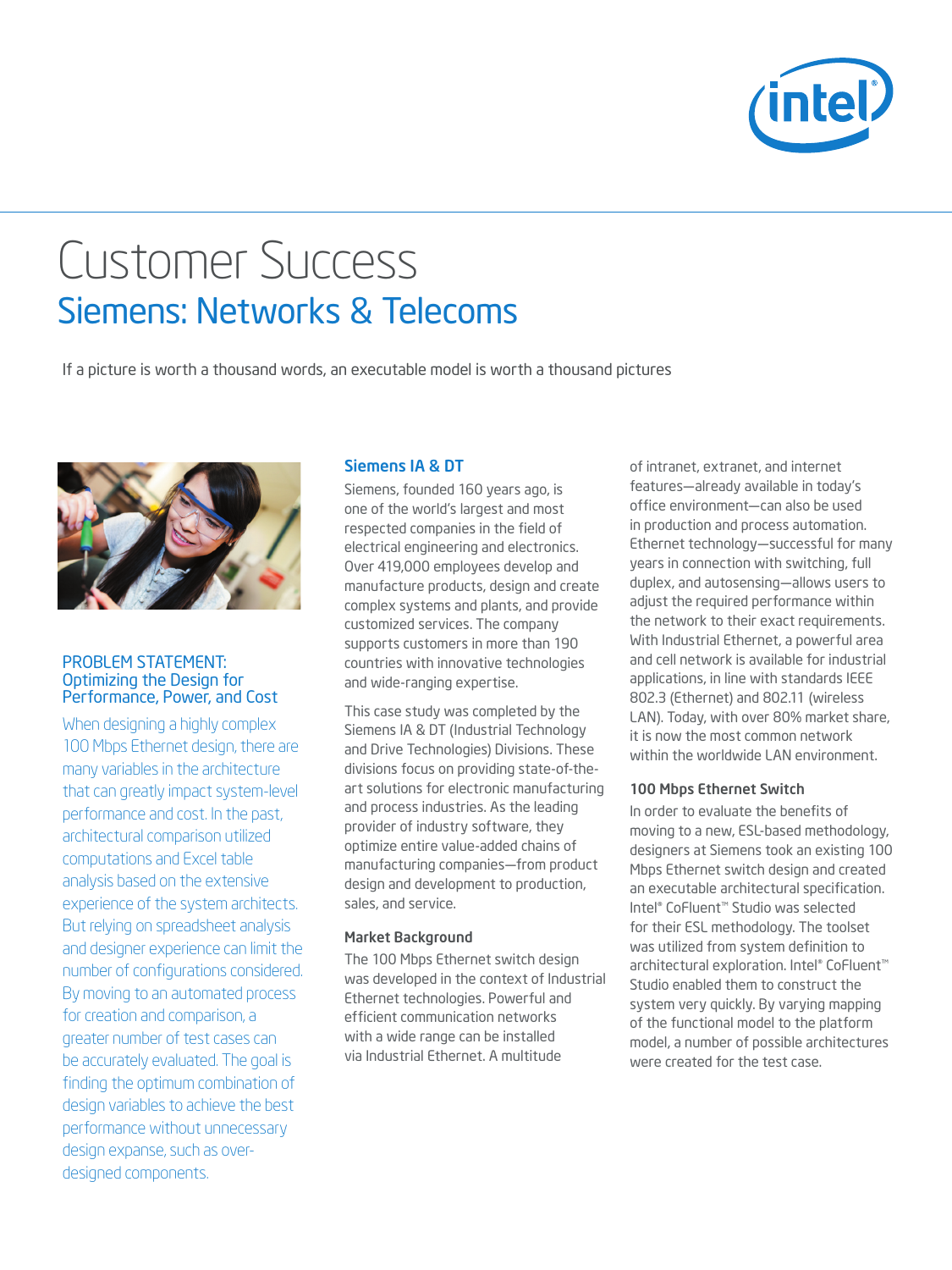# Business Benefits

- Explore architectures and optimize performance early in design stage
- Generate and validate multiple candidate architectures
- Determine systemlevel bottlenecks before implementation stage
- Reduce the risk of redesign
- Accelerate the entire design process

# Design accomplishments

- Determined the bus width and requirements for the various architectures
- Accurately sized the memory by analyzing various traffic scenarios, such as burst traffic
- Increased system performance by separating the address table and the VLAN table memory from the frame memory
- Accurately compared frame latencies to determine which scheduling algorithm provides the optimum performance
- The following steps were used for the functional modeling:
- Analyze and model the environment of the whole system
- Define the system's boundary with its inputs and outputs
- Specify the system's behavior according to the suitable viewpoints
- Generate SystemC code for simulation and verify the behavior

Ten different architectural models were designed. The architectures were compared to analyze their pros and cons.

In the past, architectural comparison utilized computations and Excel table analysis based on the extensive experience of the system architects. Reviewing the results of this test case has given the team confidence in the ESL methodology. Intel® CoFluent™ Studio will be used for future designs.

## Results

Intel® CoFluent™ Studio toolset was used to construct the system very quickly. Its unique functionality enabled efficiently studying the performance issues in the case study, such as the memory size and the bus width. It took approximately two months to create five refined functional models and verify their behavior. The functional models were mapped to the platform models and all of the performance data was extracted in two weeks' time. The automatic mapping and analysis tools enabled reaching these goals very quickly.

The performance analysis concluded that separating the address table and the VLAN table memory from the frame memory increases system performance. The bus width between the frame memory and the processing units can be shortened. The memory size requirement was found to be similar in all of the architectures. The performance data was obtained from the simulation, so it is much more precise compared to static analysis methods.

Analyzing the simulation results showed that the critical point in the system is the buffer that can store the incoming frames. The platform element that can represent the buffer is memory. Creating the memory becomes the focus throughout the switch design.

The address table and the VLAN table were identified as critical bottlenecks. Creating different architectural solutions enabled determining the best architecture for the hardware implementation. By removing the table memory from the frame memory and creating a separate bus, the bus width between the processing unit and the frame buffer memory can be shortened.

Apart from the memory, additional system parameters were investigated as well. Using the hashing method to organize the address table and the VLAN table was considered. The relation between the maximal hash times and the table bus width was presented by creating a